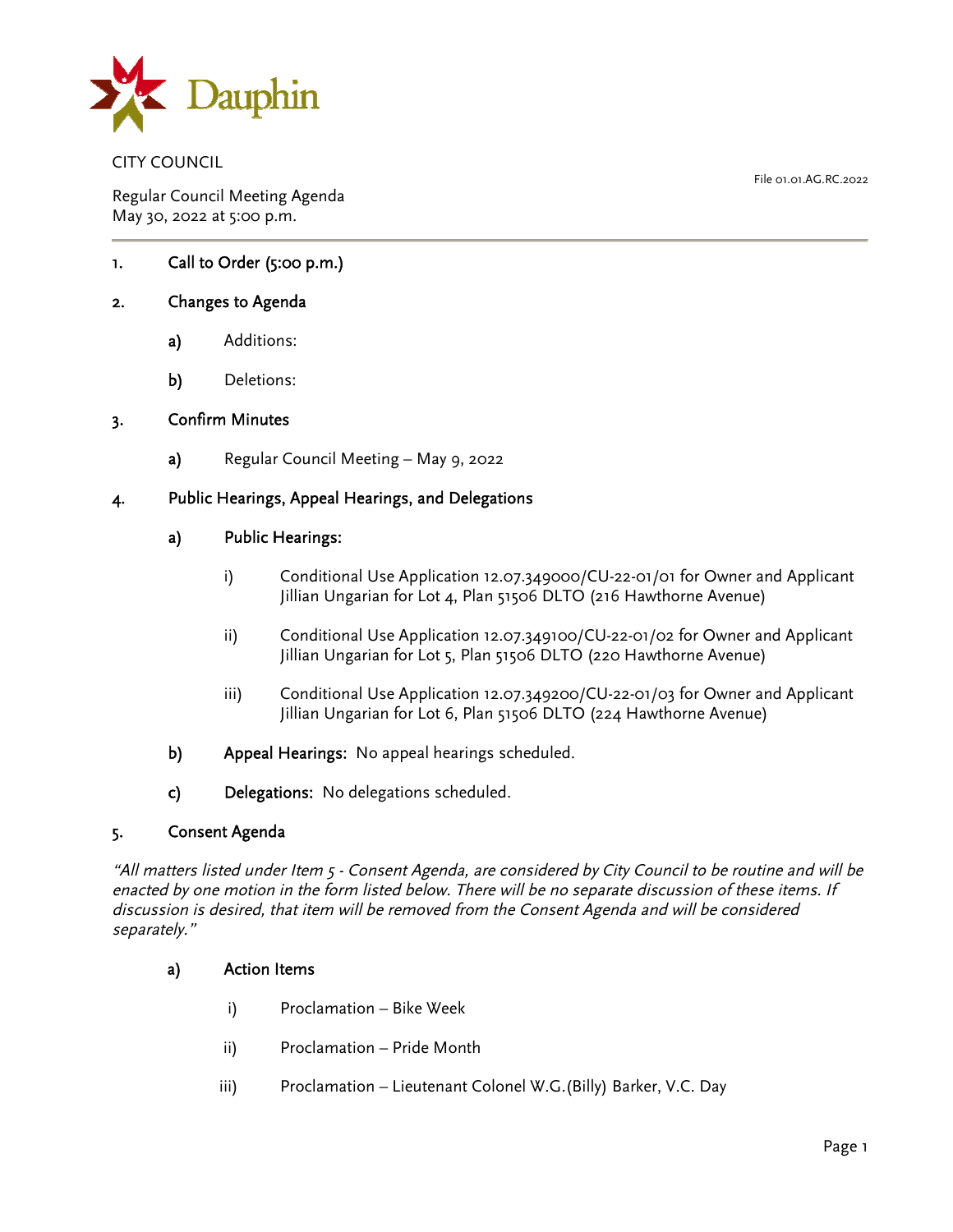- iv) Proclamation World Oceans Day
- v) Proclamation Public Service Week
- vi) Outstanding Water Account Added to Taxes
- vii) Outstanding Accounts Receivable Added to Taxes
- viii) Community Events
	- Canada's National Ukrainian Festival Kick-off Party June 11, 2022
	- Dauphin Agricultural Society Fair July 1 3, 2022
	- Parkland Chamber of Commerce Annual Street Fair July 28, 2022
	- Canada's National Ukrainian Festival Parade July 30, 2022

# b) Filing Items:

- i) Association of Manitoba Municipalities (AMM)
	- 2022 AMM District Meeting
	- Member Advisory Manitoba Municipal Board Information Session
	- News Bulletin
		- o Additional \$15 Million for Municipalities to Support Road Repairs
		- o 2022 June District Meetings
- ii) Federation of Canadian Municipalities (FCM)
	- President's Forum 2022
	- FCM Connect
		- o May 10, 2022
		- o May 13, 2022
		- o May 17, 2022
		- o May 25, 2022

# iii) Manitoba Government

- News Releases
	- o Health Improve Medial Aviation Services
	- o Premier \$15 Million for Municipalities to Support Road Repairs
	- o Sport, Culture & Heritage Investment to Support Heritage Projects
	- o Justice Bill to Modernize Liquor Service Licensing
- Media Bulletin
	- o Precautions to Minimize Risk of Tick Exposure
	- o Vigilant about Aquatic Invasive Species
- iv) Lieutenant-Governor of Manitoba
	- Outstanding Manitobans Chosen to Receive the Order of Manitoba
	- Historical Preservation Award Presented to Three Manitobans
- v) Mountain View School Division
	- New Superintendent/CEO
	- News Digest May 9, 2022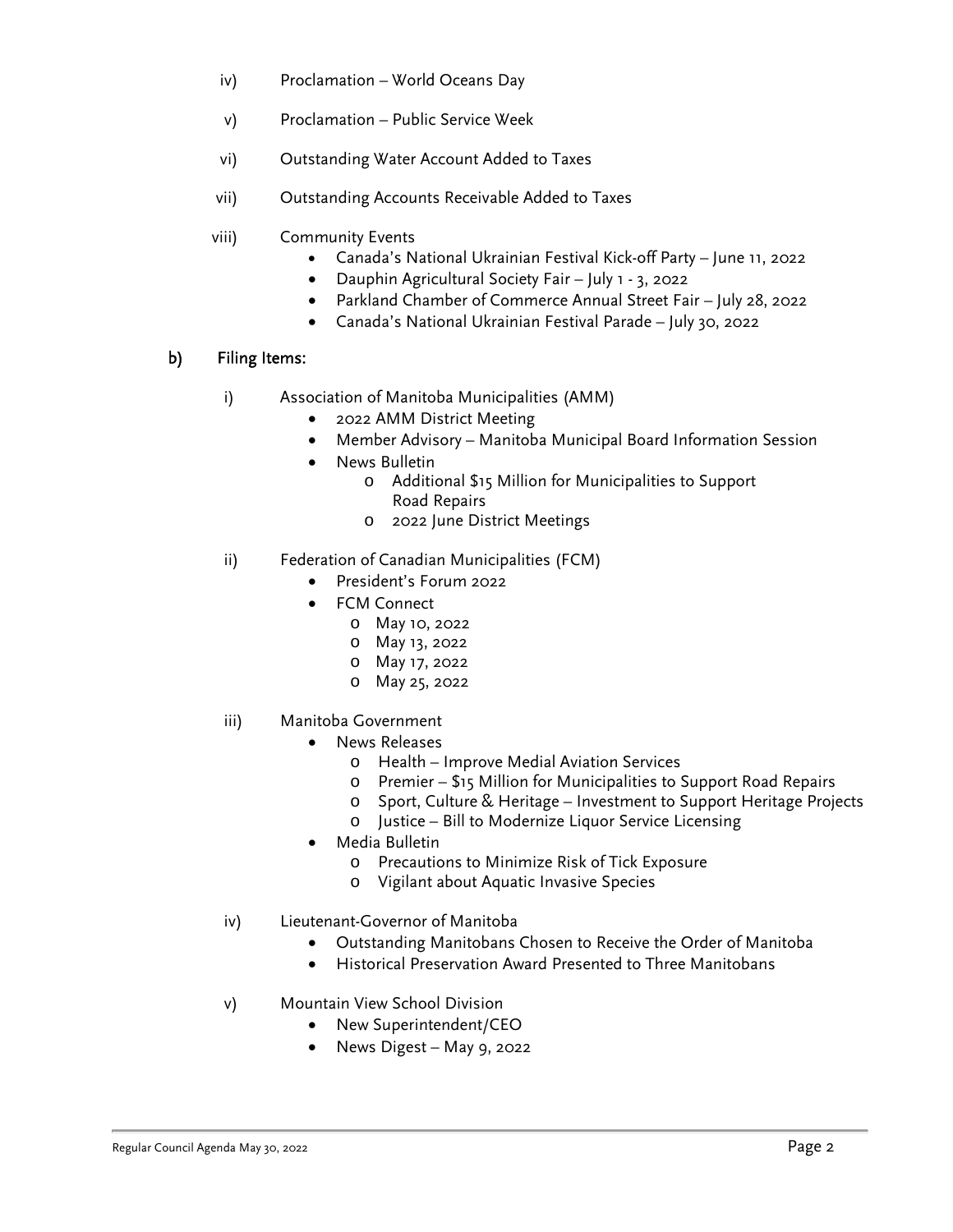- vi) Municipal Relations
	- City of Dauphin Municipal Operating Grant
	- Mitigation and Preparedness Program
- vii) Fibromyalgia Association of Canada Fibromyalgia Awareness Day
- viii) Office of MLA Brad Michaleski Request for Nominations for Queen Elizabeth II's Platinum Jubilee Medal
- ix) Dauphin Neighbourhood Renewal Corporation Sunshine Gardens
- x) Fort Dauphin Museum Inc. 2021 Financial Statements

### 6. Reports

- a) Corporate:
	- i) City Manager May 30, 2022
- b) Finance:
	- i) Accounts for Approval
- c) Engineering: No items.
- d) Protective Services: No items.

## e) Committees:

- i) Dauphin At-Risk Teens
	- START Model Programs 2021 Year End Report
- ii) Dauphin & District Handi-Van Association
	- Regular Board Meeting April 4, 2022
- iii) Communities in Bloom Committee
	- Regular Board Meeting April 21, 2022
- iv) Dauphin Recreation Services
	- Regular Board Meeting March 30, 2022
	- Regular Board Meeting April 27, 2022
- v) Inter-Mountain Watershed District
	- Regular Board Meeting March 16, 2022
	- Regular Board Meeting April 22, 2022
- 7. Correspondence for Discussion: No items.